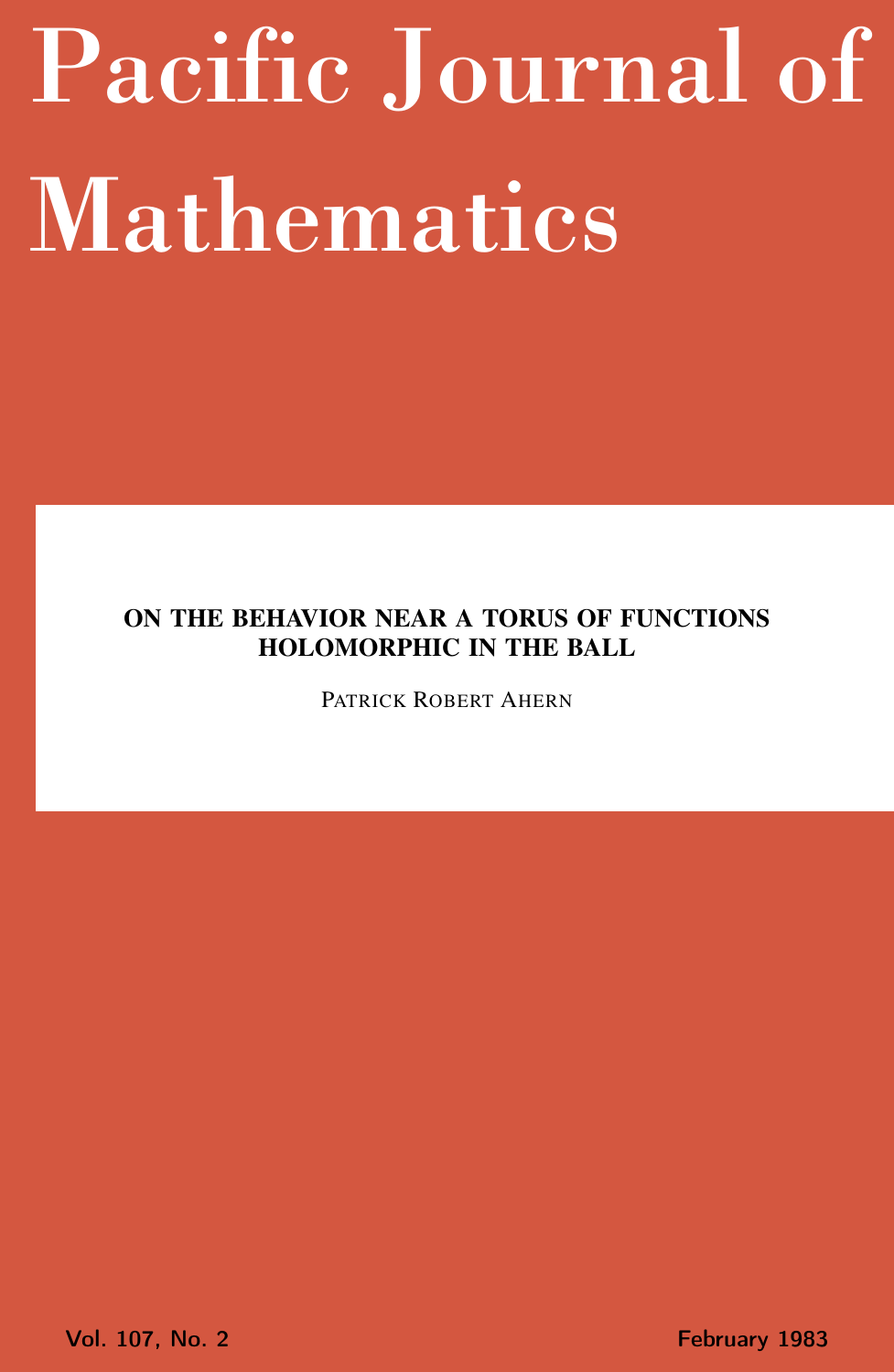## ON THE BEHAVIOR NEAR A TORUS OF FUNCTIONS HOLOMORPHIC IN THE BALL

## **PATRICK AHERN**

If  $f$  is bounded and holomorphic in the unit ball in  $C<sup>n</sup>$  then it has radial limits at almost all points of the boundary of the ball. More is true; for example,  $f$  will have limits almost everywhere with respect to arclength on any arc that forms part of the boundary of an anlaytic disc. Motivated by these considerations we consider an  $n$ -dimensional torus in the boundary of the ball and ask if there are growth conditions less restrictive than boundedness that imply the existence of radial limits on this torus. We show that the answer is no for some of the standard function classes. For example, we show that there is holomorphic function of bounded mean oscillation in the ball that has a finite radial limit at no point of the torus.

Let  $B_n$  denote the unit ball in  $C^n$  and let  $\sigma_n$  be Lebesgue measure on its boundary,  $\partial B_n$ , normalized so that  $\sigma_n(\partial B_n) = 1$ . If f is a holomorphic in  $B_n$ , we say that  $f \in H^p(B_n)$ ,  $0 \le p \le \infty$ , if

$$
\|f\|_p^p=\sup_{0
$$

we say  $f \in H^{\infty}(B_n)$  if  $||f||_{\infty} = \sup_{\xi \in B_n} |f(\xi)| < \infty$ . If  $f \in H^2(B_n)$  we say that  $f \in BMO(B_n)$  if  $\exists$  a constant C such that for all  $F \in H^2(B_n)$  we have  $| \int_{\partial B_n} F \bar{f} d\sigma_n | \leq C ||F||_1$ . Then BMO( $B_n$ ) serves as the dual of  $H^1(B_n)$ and we have  $H^{\infty}(B_n) \subseteq BMO(B_n) \subseteq H^p(B_n)$ ,  $0 \le p \le \infty$ . For a more intrinsic description  $BMO(B_n)$ , see [1].

Next we describe some function spaces in the open unit disc  $U$  in the complex plane. If  $\mu$  is a positive measure on U then  $A^p(d\mu)$  will denote the space of holomorphic functions in  $L^p(d\mu)$ ,  $0 \le p \le \infty$ . When  $d\mu(r, \theta)$  $= (1 - r)^{\alpha} dr d\theta$ ,  $\alpha > -1$ , we use the notation  $A^{p}(d\mu) = A_{\alpha}^{p}$ . Finally we say that g is a Bloch function,  $g \in \mathcal{B}(U)$ , if

$$
||g||_{\mathscr{B}} = \sup_{|z| < 1} (1 - |z|) |g'(z)| < \infty.
$$

We have a mapping  $\pi: \mathbb{C}^n \to \mathbb{C}$  given by  $\pi(z_1, ..., z_n) = n^{n/2} \prod_{j=1}^n z_j$ . It is easily checked that  $\pi(B_n) = U$ ,  $\pi(\overline{B_n}) = \overline{U}$ , and that  $\pi^{-1}(\partial U) = \overline{T}_n$ = { $(z_1,...,z_n): |z_i|=n^{-1/2}, j=1,...,n$ }. In this paper it is shown that if  $g \in A_{(n-3)/2}^p$  then  $g \circ \pi \in H^p(B_n)$ , and that if  $g \in \mathcal{B}(U)$  then  $g \circ \pi \in$  $BMO(B_n)$ .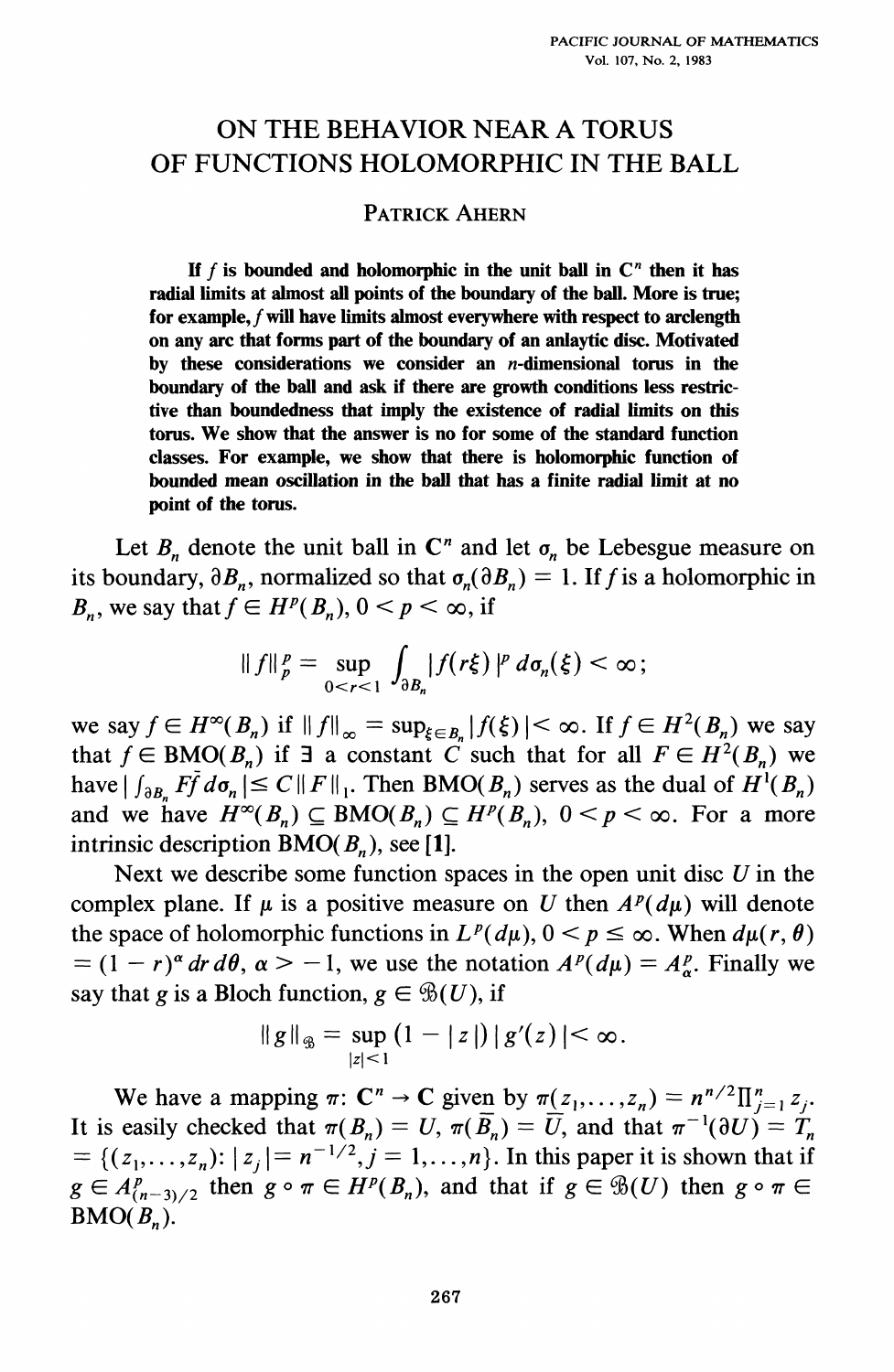The following remarks are intended to motivate the results of this paper. It is known, see [8], for instance, that if  $f \in H^p(B_n)$  then f has radial limits almost everywhere  $(d\sigma_n)$ . If  $f \in H^{\infty}(B_n)$ , then more can be said; for example, f has radial limits almost everywhere with respect to arclength on the curve  $\Gamma = \{(0,\ldots,0,e^{i\theta}) : 0 \le \theta \le 2\pi\}$ . Of course  $\sigma_n(\Gamma)$  $= 0$ . A. Nagel and W. Rudin [5] have generalized this to certain other curves in  $\partial B_n$ . The following question arises: are there growth conditions less restrictive than boundedness that still imply the existence of radial limits on sets of zero Lebesgue measure? It is natural to look for the existence of radial limits on submanifolds of  $\partial B_n$ , that are nowhere complex tangential. One such submanifold with the largest possible dimension is the torus  $T_n$ , described above. This torus is the distinguished boundary of the poly disc  $D_n = \{(z_1, ..., z_n): |z_i| < n^{-1/2}, j = 1, ..., n\} \subseteq$  $B_n$ . It is known that if f is holomorphic and of bounded characteristic in  $D_n$ , then f has radial limits almost everywhere on  $T_n$ , see [7]. It has already been noted that  $\pi^{-1}(\partial U) = T_n$ ; so that if g manifests a certain property near  $\partial U$ ,  $g \circ \pi$  will manifest that same property near  $T_n$ . So the results of this paper show that a function in  $H^p(B_n)$  can be expected to behave no better near  $T_n$  than a function in  $A_{(n-3)/2}^p$  can be expected to behave near  $\partial U$ . A similar statement can be made about the spaces BMO( $B_n$ ) and  $\mathcal{B}(U)$ . It is known [6] that there is a function  $g \in \mathcal{B}(U)$  that has a finite radial limit at no point of  $\partial U$ . It follows that the function  $G = g \circ \pi$  is in  $BMO(B_n)$  but has a finite radial limit at no point of  $T_n$ , in particular the restriction of  $G$  to  $D<sub>n</sub>$  cannot have bounded characteristic.

If we let  $D = \{(z, z, \ldots, z): |z| \le n^{-1/2}\} \subseteq D_n \subseteq B_n$ , then it follows from [8] and [4] that  $H^p(B_n)$  and  $H^p(D_n)$  have the *same* restriction to D. That is to say, even though the restriction of  $H^p(B_n)$  to  $D_n$  contains functions of unbounded characteristic,  $H^p(B_n)$  and  $H^p(D_n)$  have the same restriction to the diagonal  $D$ .

The first result is a calculation upon which the results of this 1. paper are based. We point out that the case  $n = 2$  of Theorem 1 is computationally much simpler than the general case. Moreover, the proof shows that  $w_2(r) = 2r(1 - r^2)^{-1/2}$ . A formula for  $w_n(r)$ ,  $n \ge 3$ , is not obvious.

THEOREM 1. For each integer  $n \ge 2$ ,  $\exists w_n : (0, 1) \rightarrow [0, \infty) \ni$ (i)  $\int_0^1 w_n(r) dr < \infty$ , (ii)  $0 < \lim_{r \to 1} w_n(r)(1 - r)^{(3-n)/2} < \infty$ .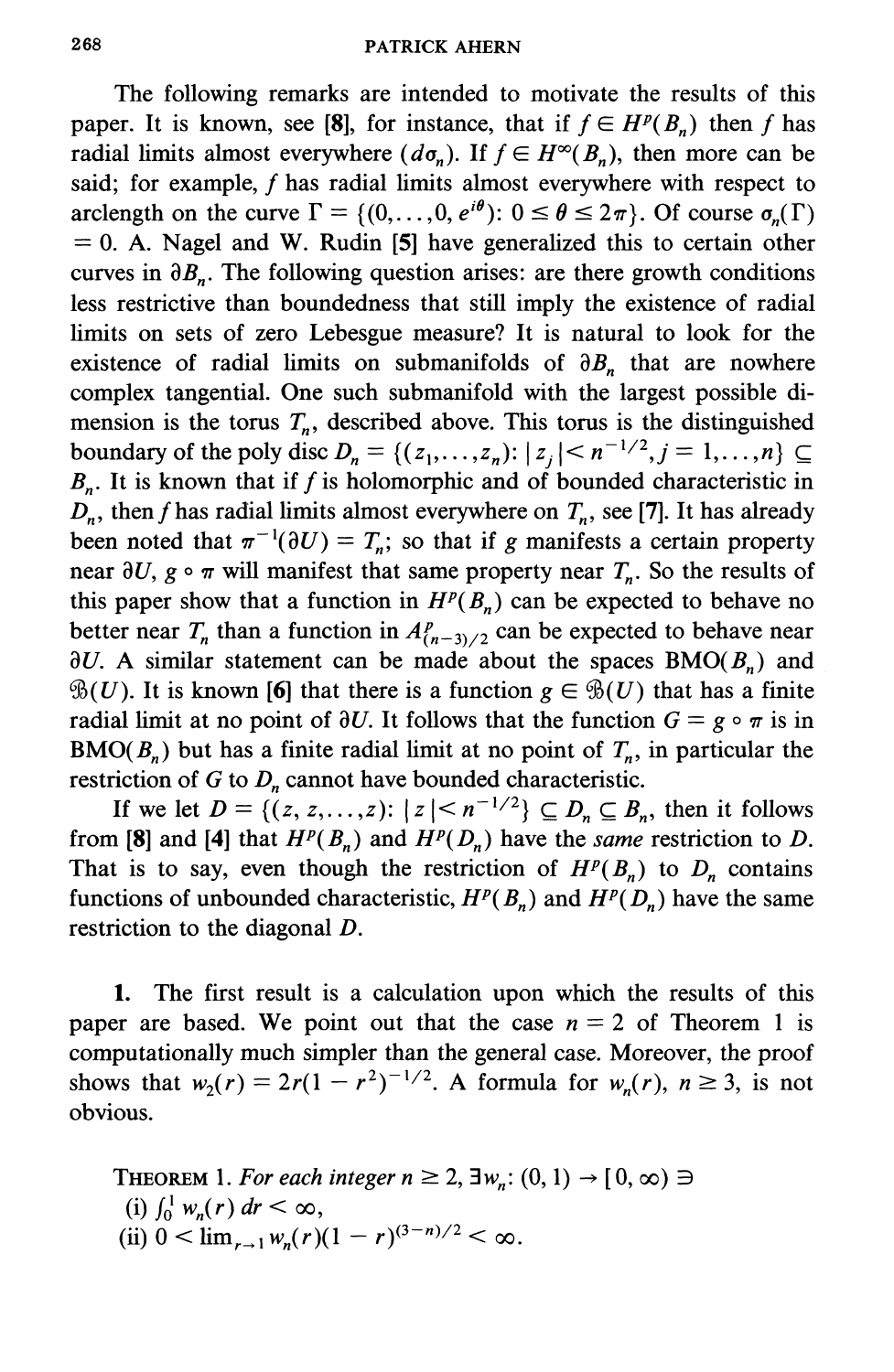(iii) If g is a continuous complex valued function defined on  $\overline{U}$  then

$$
\int_{\partial B_n} g \circ \pi \, d\sigma_n = \int_0^{2\pi} \int_0^1 g(re^{i\theta}) w_n(r) \, dr \, d\theta.
$$

Proof. The proof proceeds by induction. We assume the result is true for  $n-1$ ,  $n \ge 3$ . If G is a continuous function defined on  $\partial B_n$ , then we have, [8],

$$
(1.1) \qquad \int_{\partial B_n} G d \, \sigma_n = \int_{B_{n-1}} \int_0^{2\pi} G\Big(\xi, \big(1-|\xi|^2\big)^{1/2} e^{i\theta}\Big) \frac{d\theta}{2\pi} d \nu_{n-1}(\xi),
$$

where  $v_{n-1}$  denotes Lebesgue measure on  $C^{n-1}$ , normalized so that  $\nu_{n-1}(B_{n-1}) = 1$ . Next we introduce polar coordinates, see [8], then the right hand side of  $(1.1)$  becomes,

$$
(1.2) \quad 2(n-1)\int_0^1 r^{2n-3}\int_{\partial B_{n-1}} \int_0^{2\pi} G\big((r\xi,1-r^2)^{1/2}e^{i\theta}\big)\frac{d\theta}{2\pi}d\sigma_{n-1}(\xi)\,dr.
$$

Now we fix r and  $\theta$  and look at the integral over  $\partial B_{n-1}$  in (1.2) in the case  $G = g \circ \pi$ ; we obtain

$$
(1.3) \qquad \int_{\partial B_{n-1}} g\left(a_n a_{n-1}^{-1} (1-r^2)^{1/2} r^{n-1} e^{i\theta} a_{n-1} \prod_{j=1}^{n-1} z_j\right) d\sigma_{n-1}(z),
$$

where  $a_n = n^{n/2}$ .

By the induction hypothesis,  $(1.3)$  is equal to

$$
(1.4) \qquad \int_0^{2\pi} \int_0^1 g\Big(a_n a_{n-1}^{-1} r^{n-1} (1-r^2)^{1/2} e^{i\theta} \rho e^{i\psi}\Big) w_{n-1}(\rho) \, d\rho \, d\psi.
$$

Inserting  $(1.4)$  into  $(1.2)$  and changing the order of integration we arrive at,

$$
(1.5) \int_{\partial B_n} g \circ \pi \, d\sigma_n
$$
  
=  $2(n-1) \int_0^1 \int_0^1 \int_0^{2\pi} \int_0^{2\pi} g\Big( a_n a_{n-1}^{-1} r^{n-1} (1-r^2)^{1/2} \rho e^{i(\theta+\psi)} \Big) \cdot \frac{d\theta}{2\pi} d\psi w_{n-1}(\rho) d\rho r^{2n-3} dr.$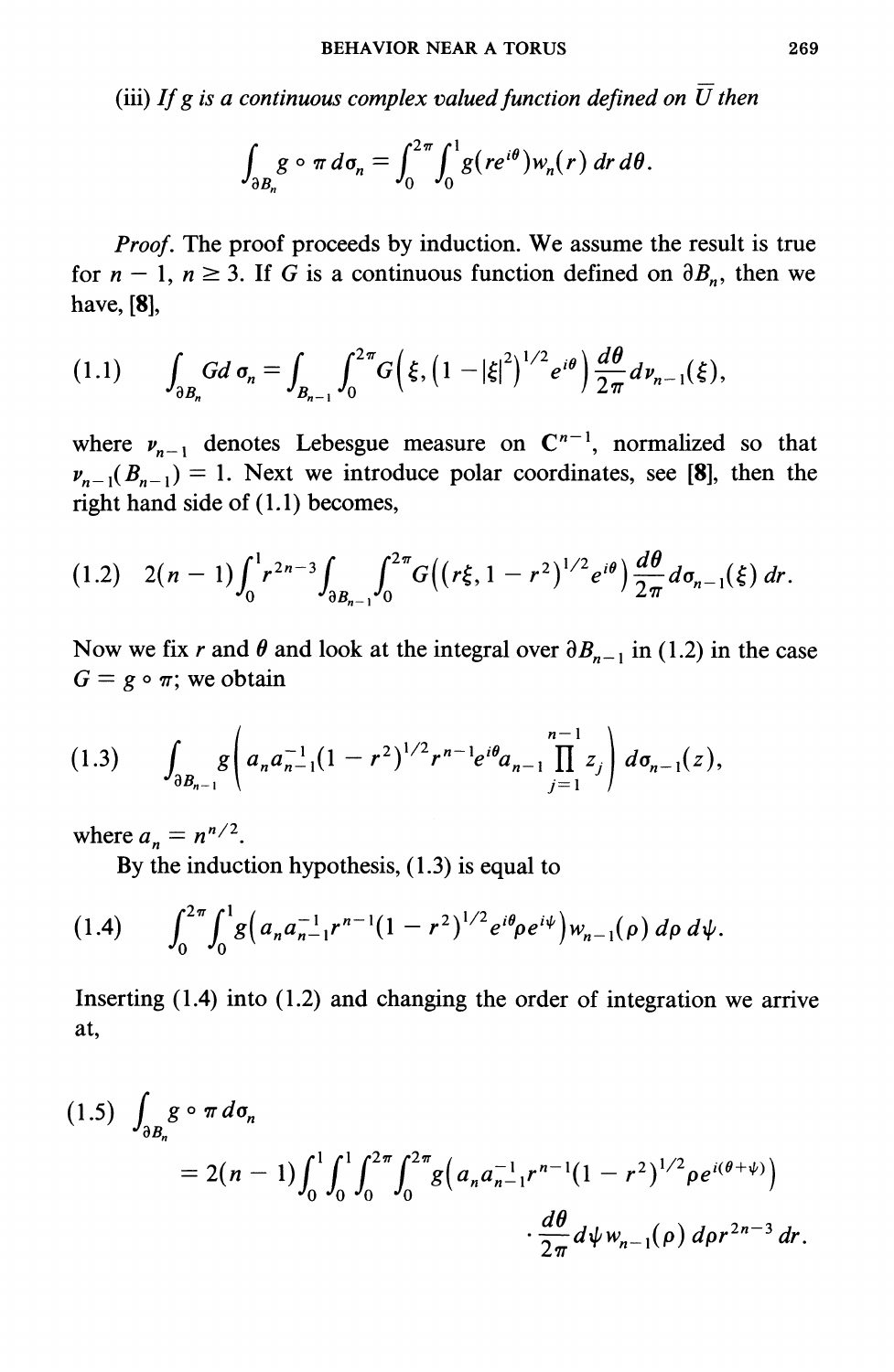Next replace  $\theta + \psi$  by  $\theta$ , integrate out  $\psi$ , and interchange the order of integration again and we have

$$
(1.6) \int_{\partial B_n} g \circ \pi \, d\sigma_n
$$
  
=  $2(n-1) \int_0^{2\pi} \int_0^1 w_{n-1}(\rho) \int_0^1 g\left(a_n a_{n-1}^{-1} r^{n-1} (1-r^2)^{1/2} \rho e^{i\theta}\right)$   
  $\int r^{2n-3} dr \, d\rho \, d\theta$ .

Let  $h(r) = a_n a_{n-1}^{-1} r^{n-1} (1 - r^2)^{1/2}$ ; from elementary calculus it follows that h is increasing on the interval  $[0, b_n]$  and decreasing on the interval  $[b_n, 1]$ , where  $b_n = [(n - 1)/n]^{1/2}$ . Moreover,  $h(0) = h(1) = 0$  and  $h(b_n)$ = 1. We also see that h' vanishes to order  $n - 2$  at 0, to order  $-1/2$  at 1, and to order 1 at  $b_n$ . We break the innermost integral in (1.6) into two pieces, the integral from 0 to  $b_n$ , and the integral from  $b_n$  to 1. In each of these we make the substitution  $t = h(r)$ . If  $\lambda$  denotes the inverse function of  $h$  (in either case) then each of the two integrals takes the form

$$
(1.7) \qquad \int_0^1 g(t\rho e^{i\theta})\lambda(t)^{-(n-1)}[h'(\lambda(t))]^{-1} dt.
$$

We are interested in the behaviour of the "weight"  $w(t)$  =  $\lambda(t)^{-(n-1)}[h'(\lambda(t))]^{-1}$ , when t is near 1. First note that  $\lambda(1) = b_n$ . Next we may calculate that  $h'(\lambda(t))$  vanishes like  $(1-t)^{1/2}$  when t approaches 1. Now if we substitute  $(1.7)$  back in for the inner integral in  $(1.6)$  we get,

$$
(1.8) \qquad \int_{\partial B_n} g \circ \pi \, d\sigma_n = \int_0^{2\pi} \int_0^1 w_{n-1}(\rho) \int_0^1 g(t\rho e^{i\theta}) w(t) \, dt \, d\rho \, d\theta,
$$

where  $w(t) = (c_1 + o(1))(1 - t)^{-1/2}$  as  $t \to 1$ ,  $c_1 > 0$ . (We have absorbed the constant  $2(n - 1)$  into w.) Finally, in the inner integral in (1.8) we make the substitution  $r = tp$ , and then interchange the order of integration to obtain

(1.9) 
$$
\int_{\partial B_n} g \circ \pi \, d\sigma_n = \int_0^{2\pi} \int_0^1 g(re^{i\theta}) w_n(r) \, dr \, \theta,
$$

where

$$
w_n(r) = \int_r^1 w\left(\frac{r}{\rho}\right) w_{n-1}(\rho) \frac{d\rho}{\rho}.
$$

We now check that  $w_n$  has the right properties. First of all

$$
\int_0^1 w_n(r) \, dr = \int_0^1 w(r) \, dr \int_0^1 w_{n-1}(r) \, dr < \infty,
$$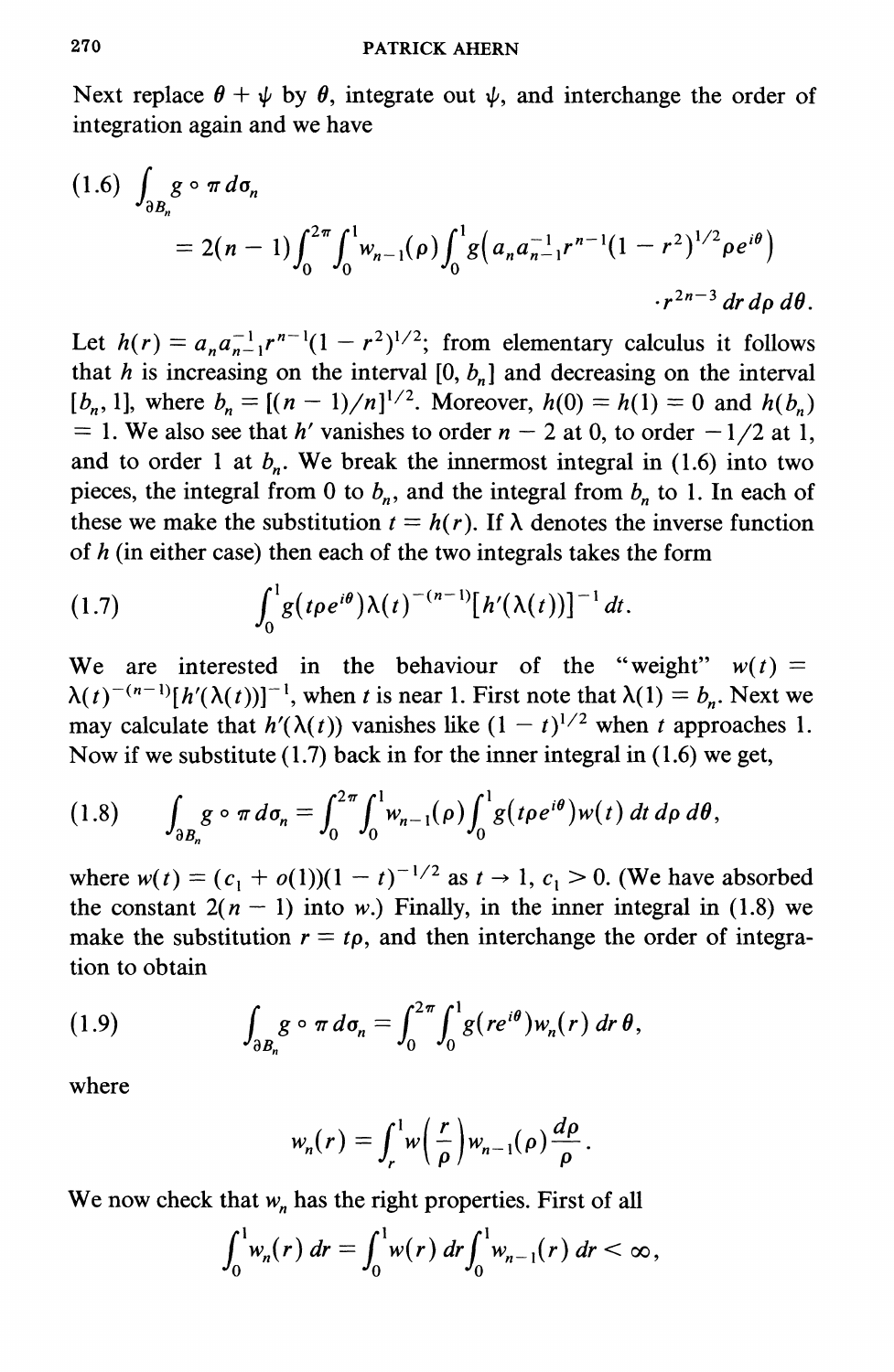so (i) is satisfied. Now we know that  $w(r/\rho) = (c_1 + o(1))(1 - r/\rho)^{1/2}$ , as  $r/\rho \to 1$ , and  $w_{n-1}(\rho) = (c_2 + o(1))(1 - \rho)^{(n-4)/2}$ , as  $\rho \to 1$ . It follows that

$$
w_n(r) = \int_r^1 w\left(\frac{r}{\rho}\right) w_{n-1}(\rho) \frac{d\rho}{\rho}
$$
  
=  $(c + o(1)) \int_r^1 (\rho - r)^{-1/2} (1 - \rho)^{(n-4)/2} d\rho$  as  $r \to 0$ .

for some  $c > 0$ . In this integral we make the substitution

$$
s=(\rho-r)/(1-\rho)
$$

we arrive at

$$
w_n(r) = (c + o(1))(1 - r)^{(n-3)/2} \int_0^1 s^{-1/2} (1 - s)^{(n-4)/2} ds
$$
  
=  $(c + o(1))(1 - r)^{(n-3)/2} \beta(\frac{1}{2}, (n-2)/2).$ 

To complete the proof we should check that the theorem is true for  $n = 2$ . This is done by the same method as the induction step given above. Indeed, it is somewhat simpler and the details will be omitted.

Now if g is continuous on  $\overline{U}$  we may apply Theorem 1 to the function  $|g|^{p}$  and conclude that

$$
\int_{\partial B_n} \bigl|Tg\bigr|^p \ d\sigma_n = \int_V \bigl|g\bigr|^p \ d\mu_n,
$$

where  $Tg = g \circ \pi$ , and  $d\mu_n(r, \theta) = w_n(r) dr d\theta$ . It is now clear that T extends uniquely to be an isometry of  $L^p(d\mu_n)$  into  $L^p(d\sigma_n)$ . If g is holomorphic, then it is obvious from Theorem 1 that  $g \in L^p(d\mu_n)$  if and only if  $g \in A_{(n-3)/2}^p$ . Also if g is holomorphic, then so is Tg. We may conclude with

COROLLARY 1. T is a bounded, linear, one-to-one map of  $A_{(n-3)/2}^p$  into  $H^p(B_n)$ .

2. In this section we show that if  $g \in \mathcal{B}(U)$  then  $Tg = g \circ \pi \in$ BMO( $B_n$ ). To do this it is sufficient to show that if  $g \in \mathcal{B}(U)$  3 constant  $C \ni$  if F is a holomorphic polynomial in *n* variables then

$$
\left|\int F\overline{g\circ\pi}\,d\sigma_n\right|\leq C\int|F|\,d\sigma_n.
$$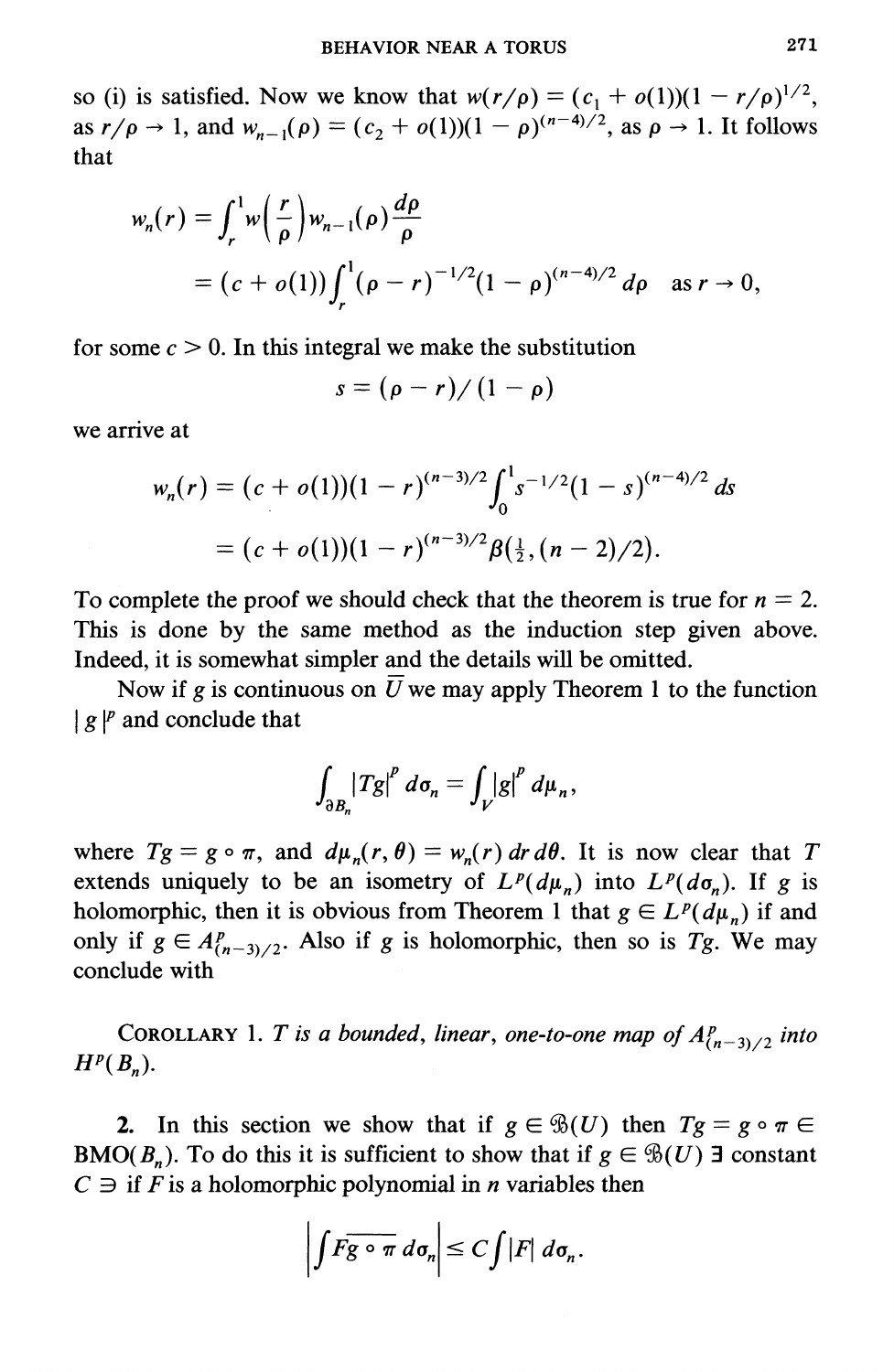To do this we proceed as follows. Since  $F \in L^2(d\sigma_n)$  we have

$$
\int F \overline{Tg} \, d\sigma_n = \int T^* F \overline{g} \, d\mu_n
$$

where  $T^*$  is the adjoint of the isometry  $T: L^2(d\mu_n) \to L^2(d\sigma_n)$ . The proof is then accomplished in two steps. The first is to show that if  $F$  is a holomorphic polynomial in  $\mathbb{C}^n$  then  $T^*F$  is a holomorphic polynomial in C and  $\int |T^*F| d\mu_n \leq \int |F| d\sigma_n$ . The second step is to show that if  $g \in \mathcal{B}(U)$  then **E** constant  $C \ni$  for any holomorphic polynomial h of one variable we have

$$
\left|\int h\bar{g} \ d\mu_n\right| \leq C \int |h| d\mu_n.
$$

The first step is quite easy. The second is slightly trickier than it may appear.

LEMMA 2.1. If  $F(z) = \sum F_{\alpha} z^{\alpha}$  is a holomorphic polynomial then<br> $(T^*F)(z) = \sum_{k \ge 0} F_{(k,\ldots,k)} n^{-nk/2} z^k$ . Moreover  $\int |T^*F| d\mu_n \le \int |F| d\sigma_n$ .

*Proof.* To prove the first part we show that  $T^*z^{\alpha} = 0$  unless  $\alpha_1 = \alpha_2$  $= \cdots = \alpha_n$ , and then we show  $T^*z_1^k \cdots z_n^k = n^{-nk/2}z^k$ . Because of the rotational invariance of  $\sigma_n$ , the integral  $I_{\alpha} = \int z^{\alpha} \overline{g(\pi(z))} d\sigma_n(z)$  is unchanged if  $z_k$  is replaced by  $z_k e^{i\theta}$  and  $z_l$  by  $z_l e^{-i\theta}$ . Since  $g \circ \pi$  is also unchanged by these substitutions we see that  $I_{\alpha} = e^{i(\alpha_k - \alpha_l)\theta} I_{\alpha}$ , for any  $\theta$ . It follows that  $I_{\alpha} = 0$  unless  $\alpha_{\alpha} = \alpha_l$  for all k,  $l = 1, ..., n$ . If  $\alpha = (k, ..., k)$ then

$$
\int z^{\alpha} \overline{g(\pi(z))} d\sigma_n(z) = \int (z_1 \cdots z_n)^k \overline{g(n^{n/2}z_1 \cdots z_k)} d\sigma_n(z)
$$

$$
= n^{-nk/2} \int h(\pi(z)) d\sigma_n(z),
$$

where  $h(z) = z^{k} g(z)$ . By Theorem 1 (iii) we see that

$$
\int z^{\alpha} \overline{g(\pi(z))} d\sigma_n(z) = n^{-nk/2} \int z^k \overline{g(z)} d\mu_n(z).
$$

Since T:  $L^p(d\mu_n) \to L^p(d\sigma_n)$ ,  $1 \leq p < \infty$ , is an isometry it follows that  $T^*$ :  $L^q(d\sigma_n) \to L^q(d\mu_n)$ ,  $1 < q \leq \infty$ , has norm at most 1. So if F is a holomorphic polynomial in *n* variables

$$
\int \left|T^*F\right|^q d\mu_n \leq \int \left|F\right|^q d\sigma_n
$$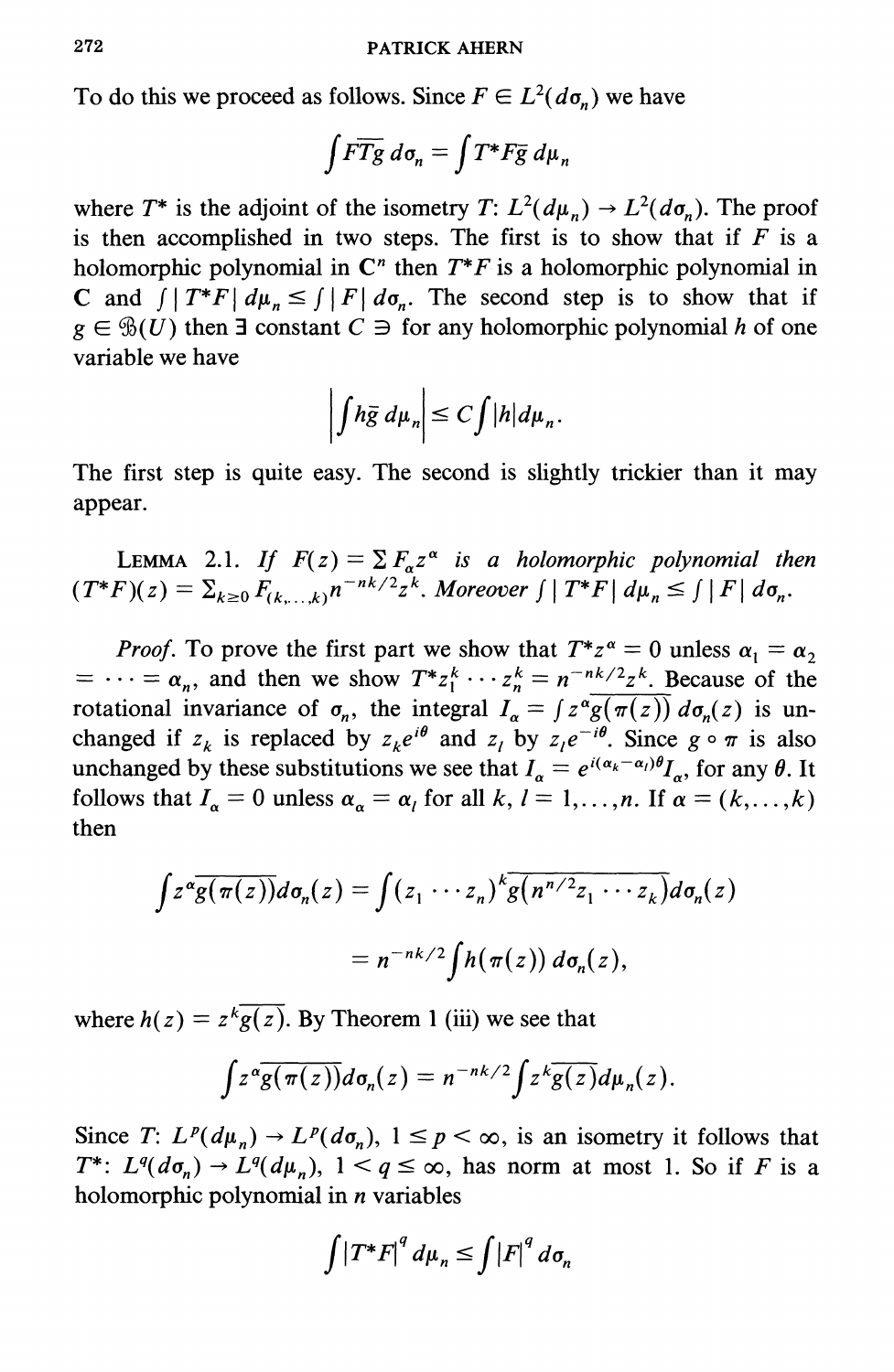for each  $q > 1$ . Now we let  $q \to 1$ , by the bounded convergence theorem

$$
\int |F|^q d\sigma_n \to \int |F| d\sigma_n \quad \text{and} \quad \int |T^*F|^q d\mu_n \to \int |T^*F| d\mu_n.
$$

Next we want to show that if  $g \in \mathcal{B}(U)$  3 a constant  $C \ni$  for every holomorphic polynomial  $h$  in one variable we have

$$
\left|\int h\bar{g} \ d\mu_n\right| \leq c \int |h| d\mu_n.
$$

In other words, the mapping  $h \mapsto \int h\bar{g} d\mu_n$  is continuous on  $A^1(d\mu_n)$ , the closure in  $L^1(d\mu_n)$  of the holomorphic polynomials. We have already observed that since  $w_n(r)$  behaves like  $(1 - r)^{(n-3)/2}$  as  $r \to 1$ ,  $A^1(d\mu_n)$ and  $A_{(n-3)/2}^1$  have the same elements. Now  $A_{\alpha}^1$  has another name in the literature, it is called  $B^p$  where  $p = 1/(2 + \alpha)$ . The dual of  $B^p$  (and hence of  $A_{\alpha}^{1}$ ) is known to be a certain space of Lipschitz function depending on  $p$ , see [3]. However, the duality is effected by an integral over the "boundary" of  $U$  rather than by an integral over  $U$  itself. We seem to be saying that the dual of  $B^p$  is  $\mathcal{B}(U)$ , for all p, if we use the area pairing. This can be seen as follows: by results from [3] any two  $B<sup>p</sup>$  spaces are isomorphic by means of fractional derivatives. In particular  $B<sup>p</sup>$  is isomorphic to  $B^{1/2}$ . From [3] we know that the dual of  $B^{1/2}$  is the Zygmund class  $\Lambda^*$ . By a theorem of Zygmund, [2]  $\Lambda^*$  is the set of indefinite integrals of  $\mathcal{B}(U)$ . However, rather than following this tortuous path we prefer to give a simple direct proof of what we need.

LEMMA 2.2. If  $\alpha > -1$  and  $g \in \mathcal{B}(U)$  then  $\exists a$  constant  $C \ni$  for every holomorphic polynomial h we have

$$
\left|\int_0^{2\pi}\!\int_0^1\!\!h(re^{i\theta})\overline{g(re^{i\theta})}(1-r)^{\alpha}\,dr\,d\theta\right|\leq C\!\int\!|h(re^{i\theta})|(1-r)^{\alpha}\,dr.
$$

*Proof.* If f is holomorphic in U,  $f_k$  will denote its kth Taylor coefficient. We then calculate that

$$
\int_0^1 \int_0^{2\pi} h(re^{i\theta}) \overline{g(re^{i\theta})} d\theta (1-r)^{\alpha} dr = 2\pi \sum h_k \overline{g}_k \int_0^1 r^{2k} (1-r)^{\alpha} dr
$$
  
=  $2\pi \sum h_k \overline{g}_k \frac{\Gamma(2k+1)\Gamma(\alpha+1)}{\Gamma(2k+\alpha+2)}$ .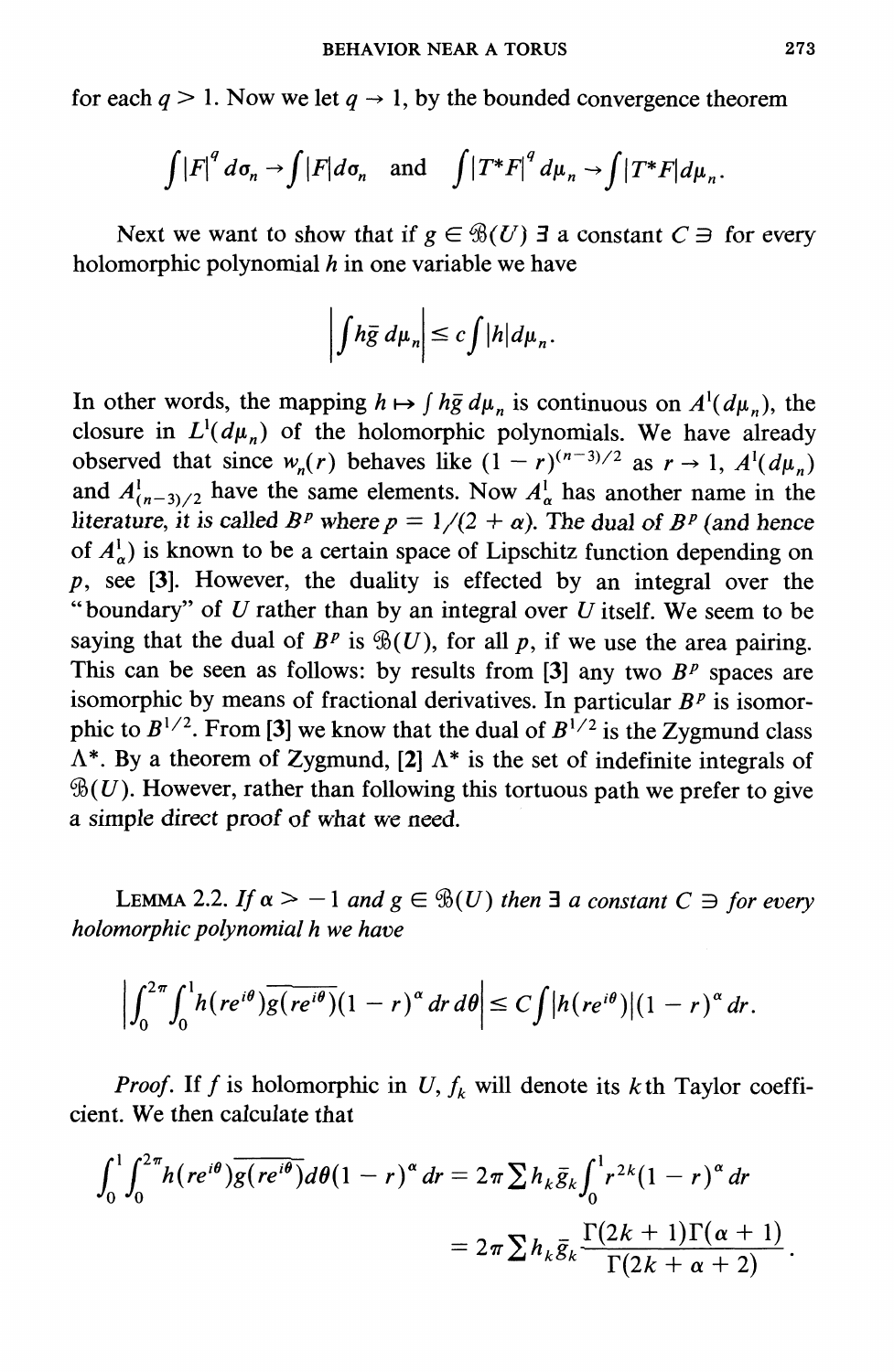Also we see that

$$
\int_0^1 \int_0^{2\pi} h(re^{i\theta}) \overline{re^{i\theta}g'(re^{i\theta})} d\theta (1-r)^{\alpha+1} dr
$$
  
\n
$$
= 2\pi \sum h_k g_k k \int_0^1 r^{2k} (1-r)^{\alpha+1} dr
$$
  
\n
$$
= 2\pi \sum h_k \overline{g}_k k \frac{\Gamma(2k+1)\Gamma(\alpha+2)}{\Gamma(2k+\alpha+3)}
$$
  
\n
$$
= 2\pi \sum h_k g_k k (\alpha+1) \frac{\Gamma(2k+1)\Gamma(\alpha+1)}{(2k+\alpha+2)\Gamma(2k+\alpha+2)}
$$
  
\n
$$
= 2\pi (\alpha+1) \sum h_k \overline{g}_k \frac{\Gamma(2k+1)\Gamma(\alpha+1)}{\Gamma(2k+\alpha+2)} \cdot \frac{k}{2k+\alpha+2}
$$
  
\n
$$
= 2\pi (\alpha+1) \sum h_k \overline{g}_k \frac{\Gamma(2k+1)\Gamma(\alpha+1)}{\Gamma(2k+\alpha+2)} \left\{ \frac{1}{2} - \frac{\alpha/2+1}{2k+\alpha+2} \right\}
$$
  
\n
$$
= \frac{\alpha+1}{2} \int_0^1 \int_0^{2\pi} h(re^{i\theta}) \overline{g(re^{i\theta})} d\theta (1-r)^{\alpha} dr
$$
  
\n
$$
-2\pi \frac{(\alpha+1)(\alpha+2)}{2} \sum \frac{h_k \overline{g}_k}{2k+\alpha+2} \int_0^1 r^{2k} (1-r)^{\alpha} dr.
$$

In other words

 $\ddot{\phantom{0}}$ 

$$
\int_0^1 \int_0^{2\pi} h(re^{i\theta}) \overline{g(re^{i\theta})} d\theta (1-r)^{\alpha} dr
$$
  
= 
$$
\frac{2}{(\alpha+1)} \int_0^1 \int_0^{2\pi} h(re^{i\theta}) \overline{re^{i\theta}g'(re^{i\theta})} d\theta (1-r)^{\alpha+1} dr
$$
  
+ 
$$
2\pi(\alpha+2) \sum \frac{h_k \overline{g}_k}{2k+\alpha+2} \int_0^1 r^{2k} (1-r)^{\alpha} dr.
$$

Using the fact that  $g \in \mathcal{B}(\mathcal{U})$ , the first term above has modulus at most

$$
\frac{2}{\alpha+1}\|g\|_{\mathfrak{B}}\int |h|(1-r)^{\alpha}\,dr\,d\theta.
$$

Using the fact that  $|g_k| \leq C ||g||_{\mathcal{L}}$  for some constant C, the modulus of the second term is at most

$$
\sum 2\pi(\alpha+2)C\|g\|_{\mathcal{B}}\frac{|h_k|}{k+1}\int_0^1r^{2k}(1-r)^{\alpha}dr.
$$

The proof will be finished if we show that there is a constant  $C$  such that

$$
\sum \frac{|h_k|}{k+1} \int_0^1 r^{2k} (1-r)^{\alpha} dr \leq C \int_0^1 \int_0^{2\pi} |h(re^{i\theta})| (1-r)^{\alpha} d\theta dr,
$$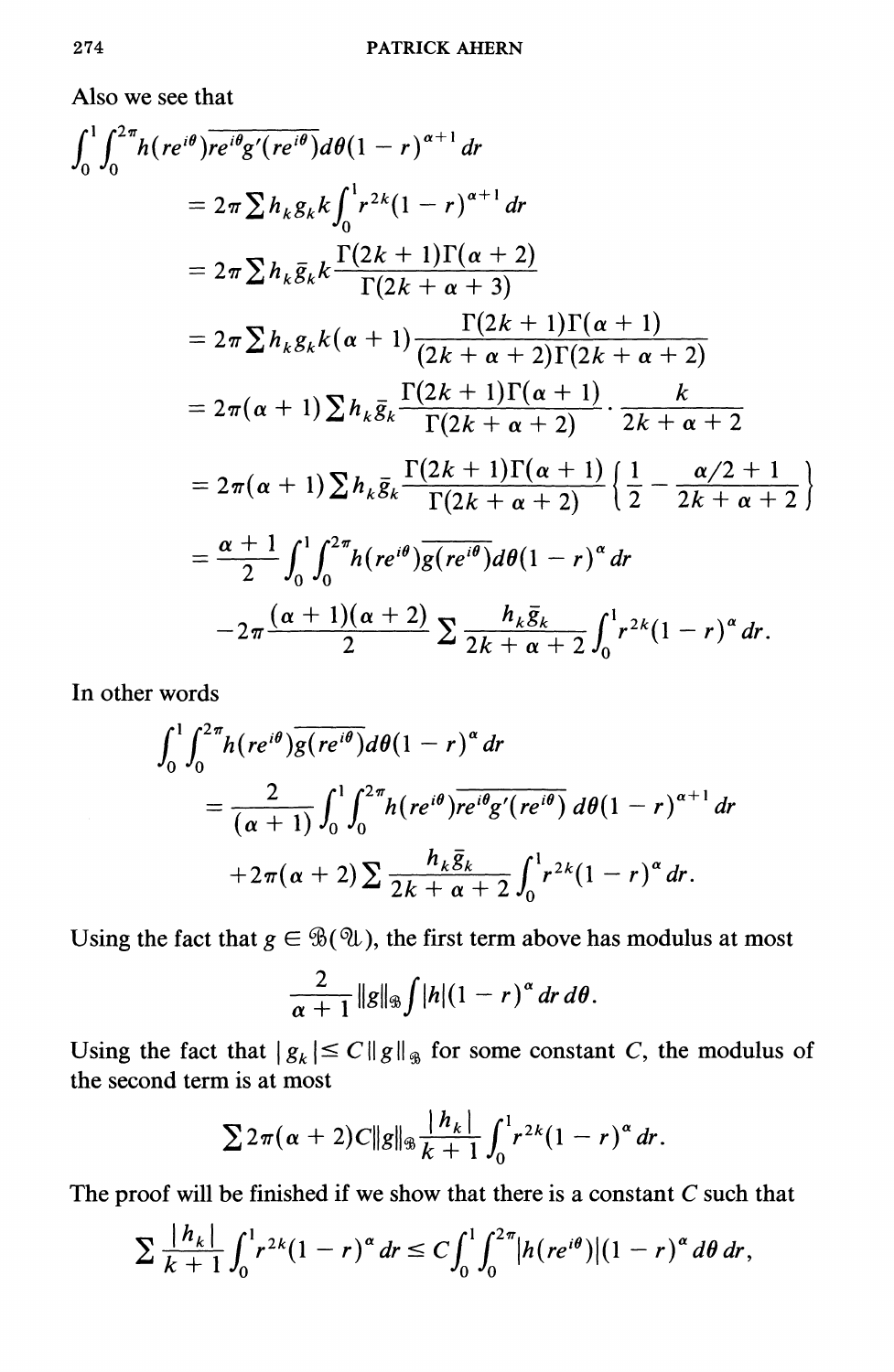for any holomorphic polynomial  $h$ . To see this we apply the well known inequality of Hardy and Littlewood [2] on a circle of radius  $r < 1$  to obtain

$$
\sum \frac{|h_k| r^k}{k+1} \leq C \int_0^{2\pi} |h(re^{i\theta})| d\theta,
$$

and hence

$$
\sum \frac{|h_k|r^{2k}}{k+1}(1-r)^{\alpha} \leq C \int_0^{2\pi} |h(re^{i\theta})| d\theta (1-r)^{\alpha}.
$$

Now we just integrate on  $r$  from 0 to 1.

Next we want to show that Lemma 2.2 remains true if the measure  $(1 - r)^{(n-3)/2}$  dr d $\theta$  is replaced by the measure  $d\mu_n$ . Since  $A^1_{(n-3)/2}$  and  $A^1(d\mu_n)$  are the "same" it may seem obvious that they have the "same" dual. A little reflection shows that we need more information to draw this conclusion. It turns out that we do know enough about  $\mu_n$  to get the result we want.

LEMMA 2.3. If  $n \ge 2$  and  $g \in \mathcal{B}(U)$  are given,  $\exists$  a constant  $C \ni$  for every holomorphic polynomial h we have

$$
\left|\int h\bar{g} \ d\mu_n\right| \leq C \int |h| d\mu_n.
$$

*Proof.* The idea is to show that  $\int h\bar{g} d\mu_n$  and  $\int h\bar{g}(1 - r)^{(n-3)/2} dr d\theta$ differ by a manageable amount and then to apply Lemma 2.2. As before we calculate that

$$
\int_0^1 \int_0^{2\pi} h(re^{i\theta}) \overline{g(re^{i\theta})} (1-r)^{(n-3)/2} d\theta dr
$$
  
=  $2\pi \sum h_k \overline{g}_k \int_0^1 r^{2k} (1-r)^{(n-3)/2} dr$   
=  $2\pi \sum h_k \overline{g}_k \frac{\Gamma(2k+1)\Gamma((n-1)/2)}{\Gamma(2k+1+(n-1)/2)}$ 

On the other hand,

$$
\int h\bar{g} d\mu_n = \int_0^1 \int_0^{2\pi} h(re^{i\theta}) \overline{g(re^{i\theta})} d\theta w_n(r) dr
$$

$$
= 2\pi \sum h_k \bar{g}_k \int_0^1 r^{2k} w_n(r) dr.
$$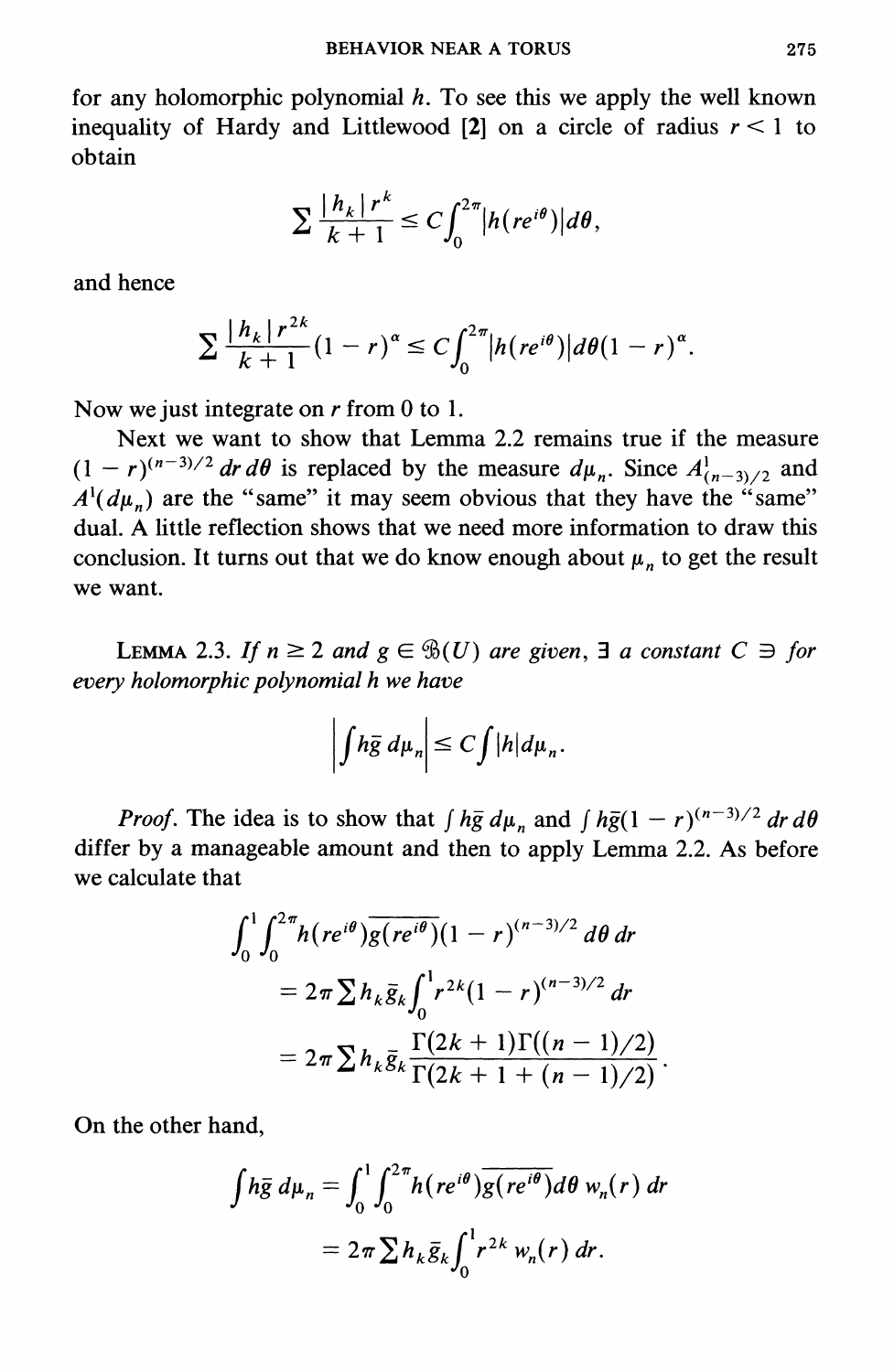To calculate  $\int_0^1 r^{2k} w_n(r) dr$  we use Theorem 1, (iii);

$$
\int_0^1 r^{2k} w_n(r) dr = \frac{1}{2} \int_0^{2\pi} \int_0^1 |re^{i\theta}|^{2k} w_n(r) dr d\theta
$$
  
=  $\frac{1}{2\pi} \int_0^{2\pi} \int_0^1 g(re^{i\theta}) w_n(r) dr d\theta$ , where  $g(z) = |z|^{2k}$ .

So, by Theorem 1 (iii) we see that

$$
\int_0^1 r^{2k} w_n(r) dr
$$
  
=  $\frac{1}{2\pi} \int g \circ \pi d\sigma_n = \frac{1}{2\pi} \int |n^{n/2} z_1 \cdots z_n|^{2k} d\sigma_n(z)$   
=  $\frac{n^{nk}}{2\pi} \int |z_1 \cdots z_n|^{2k} d\sigma_n(z) = \frac{n^{nk}}{2\pi} (n-1)! \frac{(k!)^n}{(n-1+(nk))!}$   
=  $\frac{(n-1)!}{2\pi} n^{nk} \frac{\Gamma(k+1)^n}{\Gamma(nk+n)};$ 

here we have used the formula found in [8]. So we conclude that

$$
\int h\bar{g} \, d\mu_n = \sum h_k \bar{g}_k (n-1)! n^{nk} \frac{\Gamma(k+1)^n}{\Gamma(nk+n)}.
$$

We will use Stirling's formula:

$$
\Gamma(x+1)=(2\pi e)^{1/2}\left(\frac{x}{e}\right)^{x+1/2}\left[1+O\left(\frac{1}{x}\right)\right], \quad \text{as } x\to\infty.
$$

We have

$$
n^{nk} \frac{\Gamma(k+1)^n}{\Gamma(nk+n)}
$$
  
=  $n^{nk} \frac{\left[ (2\pi e)^{1/2} (ke^{-1})^{k+1/2} \right]^n}{(2\pi e)^{1/2} ((nk+n+1)e^{-1})^{nk+n-1/2}} \left[ 1 + O\left(\frac{1}{k}\right) \right]$   
=  $C_n n^{nk} \frac{k^{nk+n/2}}{(nk)^{nk+n-1/2} (1 + (n-1)/nk)^{nk+n-1/2}} \left[ 1 + O\left(\frac{1}{k}\right) \right]$   
=  $C'_n \frac{1}{k^{(n-1)/2}} \frac{1}{(1 + (n-1)/nk)^{nk+n-1/2}} \cdot \left[ 1 + O\left(\frac{1}{k}\right) \right],$ 

where  $C_n$ ,  $C'_n$  depend only on *n*, not on *k*. Next note that

$$
(1 + (n-1)/nk)^{nk} = e^{n-1}[1 + O(1/k)].
$$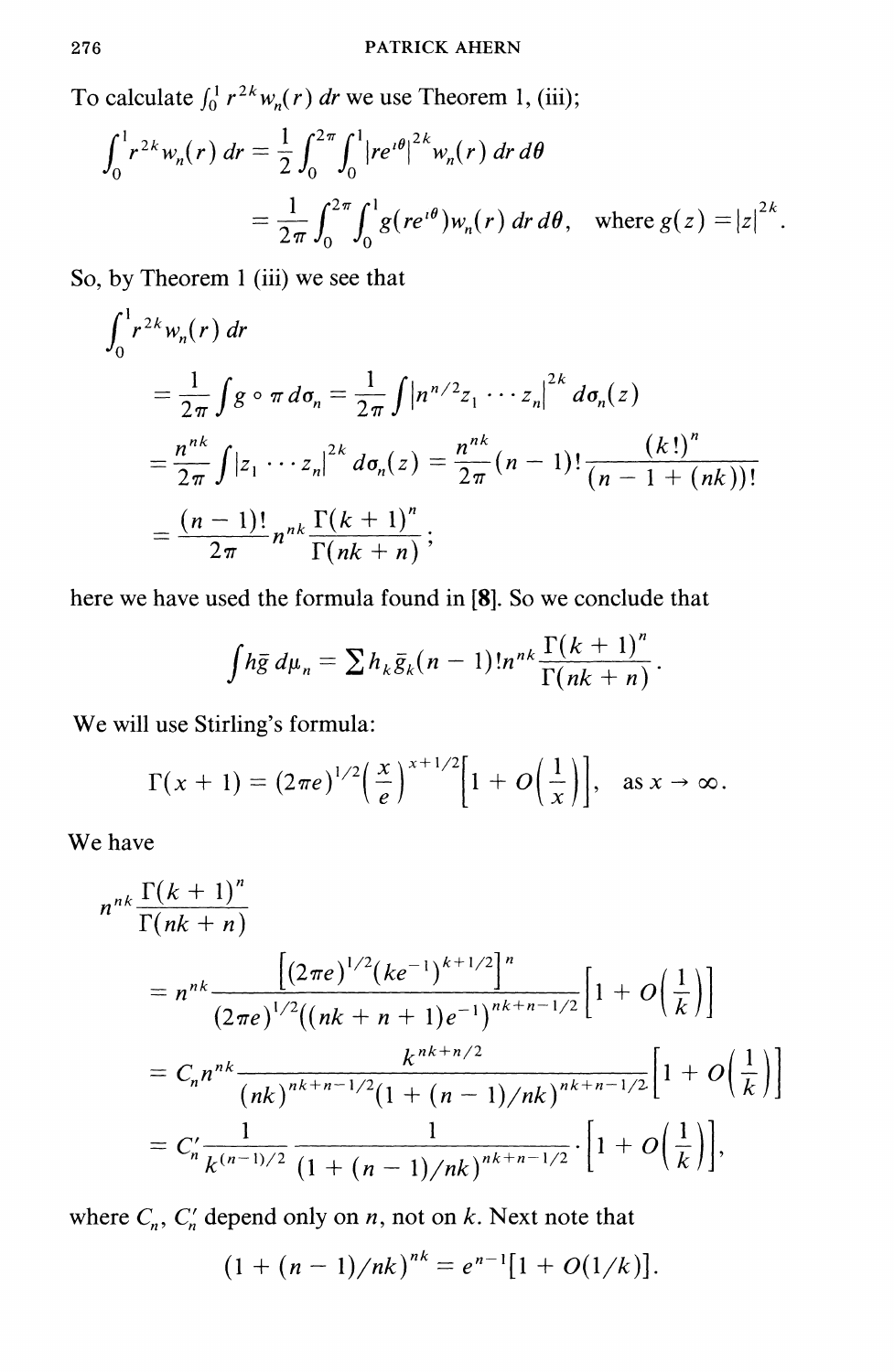We may conclude that

$$
n^{nk}\frac{\Gamma(k+1)^n}{\Gamma(nk+n)}=C_0\frac{1}{k^{(n-1)/2}}\Big[1+O\Big(\frac{1}{k}\Big)\Big],
$$

where  $C_0$  depends only on n, not on k. A similar calculation shows us that

$$
\frac{\Gamma(2k+1)}{\Gamma(2k+1+(n-1)/2)}=C_1\frac{1}{k^{(n-1)/2}}\Big[1+O\Big(\frac{1}{k}\Big)\Big]
$$

for some constant  $C_1$ . We may conclude that

$$
\int h\bar{g} \, d\mu_n = C \int h\bar{g} (1 - r)^{(n-3)/2} \, dr \, d\theta
$$

$$
+ O \bigg[ \sum \frac{h_k \bar{g}_k}{k^{(n+1)/2}} \bigg]
$$

for some constant C. By Lemma 2.2 the first term above has its modulus at most a constant times

$$
\int |h|(1-r)^{(n-3)/2}\,dr\,d\theta
$$

which is in turn bounded by a constant times  $\int |h| d\mu_n$ . The second term is bounded by a constant times

$$
\sum \frac{|h_k|}{k} \frac{1}{k^{(n-1)/2}}
$$

which is again bounded by a constant times

$$
\sum \frac{|h_k|}{k} \int_0^1 r^{2k} (1-r)^{(n-3)/2} \, dr
$$

by Stirling's formula. This last expression, as was seen at the end of the proof of Lemma 2.2 is at most a constant times  $\int |h|(1 - r)^{(n-3)/2} dr d\theta$ . which is, finally, majorized by  $\int |h| d\mu_n$ . This completes the proof.

## **REFERENCES**

- [1] R. Coifman, R. Rochberg and G. Weiss, Factorization theorems for Hardy spaces in several variables, Ann. Math., 103 (1976), 611-635.
- [2] P. Duren, Theory of H<sup>p</sup> Spaces, Academic Press, New York and London, 1970.
- [3] P. Duren, B. Romberg and A. Shields, *Linear functionals on H<sup>p</sup>* with  $0 < p < 1$ , J. Reine Angew. Math., 238 (1969), 32-60.
- [4] C. Horowitz and D. Oberlin, Restrictions of  $H^p$  functions to the diagonal of  $U^n$ , Indiana Math. J., 24, (1975), 767-772.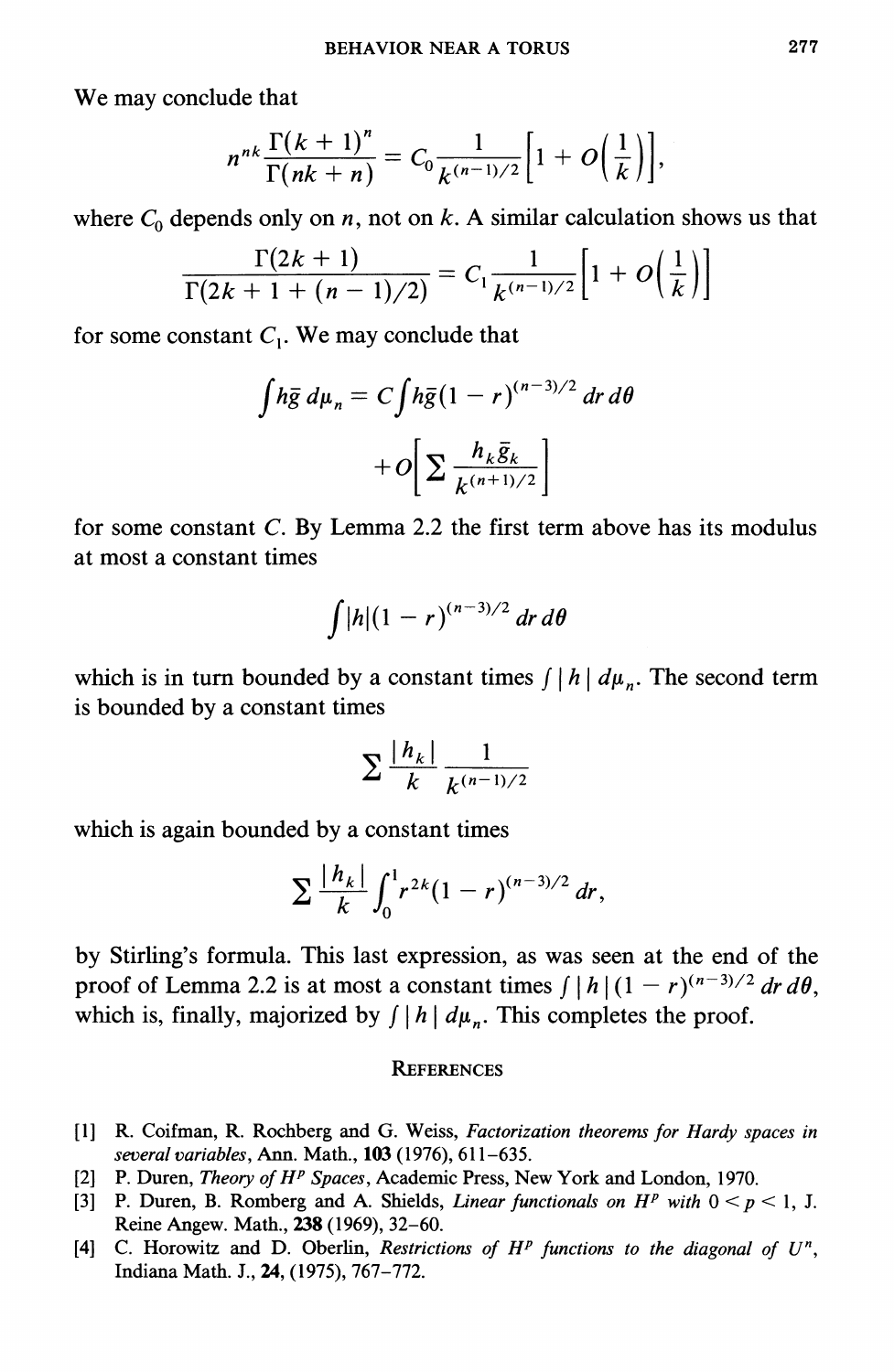## **PATRICK AHERN**

- $\lceil 5 \rceil$ A. Nagel and W. Rudin, Local boundary behavior of bounded holomorphic functions, Canad. J. Math., 30 (1978), 583-592.
- C. Pommerenke, On Bloch functions, J. London Math. Soc., 2(2), (1970), 689-695.  $[6]$
- W. Rudin, Function Theory in Polydiscs, Benjamin, New York and Amsterdam, 1969.  $[7]$
- \_\_\_\_, Function Theory in The Unit Ball in C<sup>n</sup>, Springer, New York, Heidelberg and  $[8]$ Berlin, 1980.

Received September 22, 1981 and in revised form May 5, 1982.

**UNIVERSTIY OF WISCONSIN** MADISON, WI 53706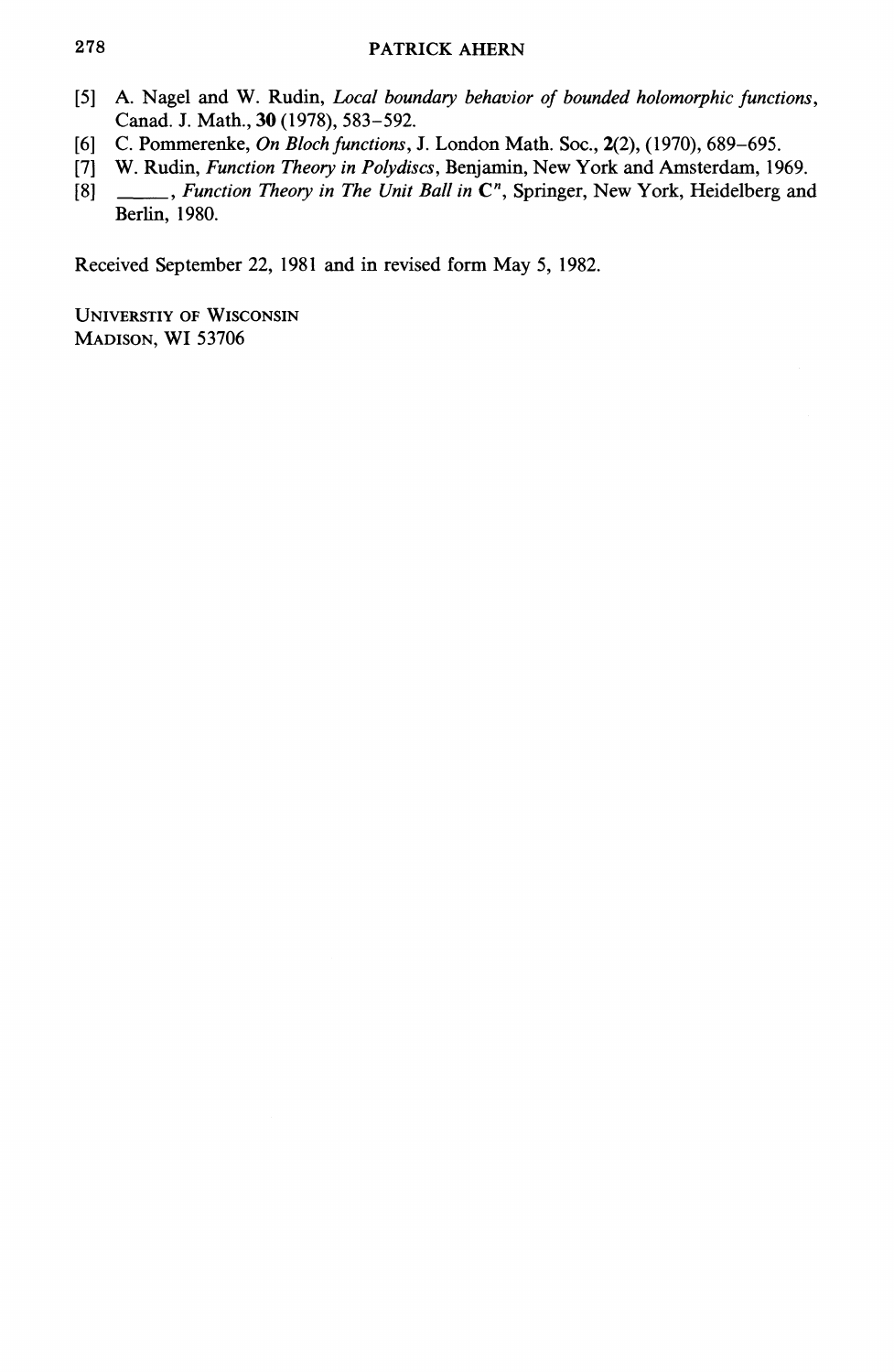## PACIFIC JOURNAL OF MATHEMATICS

### EDITORS

**DONALD BABBITT (Managing Editor)** J. DUGUNDJI<br> **Iniversity of California** Department of Mathematics University of California Los Angeles, CA 90024 University of Southern California

HUGO ROSSI University of Utah R. FINN and H. SAMELSON Salt Lake City, UT 84112 Stanford University

C. C. MOORE and ARTHUR OGUS Stanford, CA 94305 University of California University of California Berkeley, CA 94720

Los Angeles, CA 90089-1113

### ASSOCIATE EDITORS

(1906-1982)

R. ARENS E. F. BECKENBACH B. H. NEUMANN F. WOLF K. YOSHIDA

### SUPPORTING INSTITUTIONS

UNIVERSITY OF ARIZONA UNIVERSITY OF OREGON CALIFORNIA INSTITUTE OF TECHNOLOGY STANFORD UNIVERSITY<br>UNIVERSITY OF CALIFORNIA UNIVERSITY OF HAWAII UNIVERSITY OF CALIFORNIA UNIVERSITY OF HAWAII<br>MONTANA STATE UNIVERSITY UNIVERSITY OF TOKYO MONTANA STATE UNIVERSITY UNIVERSITY OF TOKYO UNIVERSITY OF NEVADA, RENO UNIVERSITY OF UTAH NEW MEXICO STATE UNIVERSITY<br>OREGON STATE UNIVERSITY

UNIVERSITY OF SOUTHERN CALIFORNIA<br>STANFORD UNIVERSITY UNIVERSITY OF WASHINGTON

The Supporting Institutions listed above contribute to the cost of publication of this Journal, but they are not owners or publishers and have no responsibility for its content or policies.

Mathematical papers intended for publication in the *Pacific Journal of Mathematics* should be in typed form or offset-reproduced (not dittoed), double spaced with large margins. Please do not use built up fractions in the text of the manuscript. However, you may use them in the displayed equations. Underline Greek letters in red, German in green, and script in blue. The first paragraph must be capable of being used separately as a synopsis of the entire paper. In particular it should contain no bibliographic references. Please propose a heading for the odd numbered pages of less than 35 characters. Manuscripts, in triplicate, may be sent to any one of the editors. Please classify according to the scheme of Math. Reviews, Index to Vol. 39. Supply name and address of author to whom proofs should be sent. All other communications should be addressed to the managing editor, or Elaine Barth, University of California, Los Angeles, California 90024.

There are page-charges associated with articles appearing in the Pacific Journal of Mathematics. These charges are expected to be paid by the author's University, Government Agency or Company. If the author or authors do not have access to such Institutional support these charges are waived. Single authors will receive 50 free reprints; joint authors will receive a total of 100 free reprints. Additional copies may be obtained at cost in multiples of 50.

The *Pacific Journal of Mathematics* is issued monthly as of January 1966. Regular subscription rate: \$132.00 a year (6 Vol., 12 issues). Special rate: \$66.00 a year to individual members of supporting institutions.

Subscriptions, orders for numbers issued in the last three calendar years, and changes of address should be sent to Pacific Journal of Mathematics, P.O. Box 969, Carmel Valley, CA 93924, U.S.A. Old back numbers obtainable from Kraus Periodicals Co., Route 100, Millwood, NY 10546.

The Pacific Journal of Mathematics ISSN 0030-8730 is published monthly by the Pacific Journal of Mathematics at P.O. Box 969, Carmel Valley, CA 93924. Application to mail at Second-class postage rates is pending at Carmel Valley, California, and additional mailing offices. Postmaster: Send address changes to Pacific Journal of Mathematics, P.O. Box 969, Carmel Valley, CA 93924.

PUBLISHED BY PACIFIC JOURNAL OF MATHEMATICS, A NON-PROFIT CORPORATION Copyright © 1983 by Pacific Journal of Mathematics